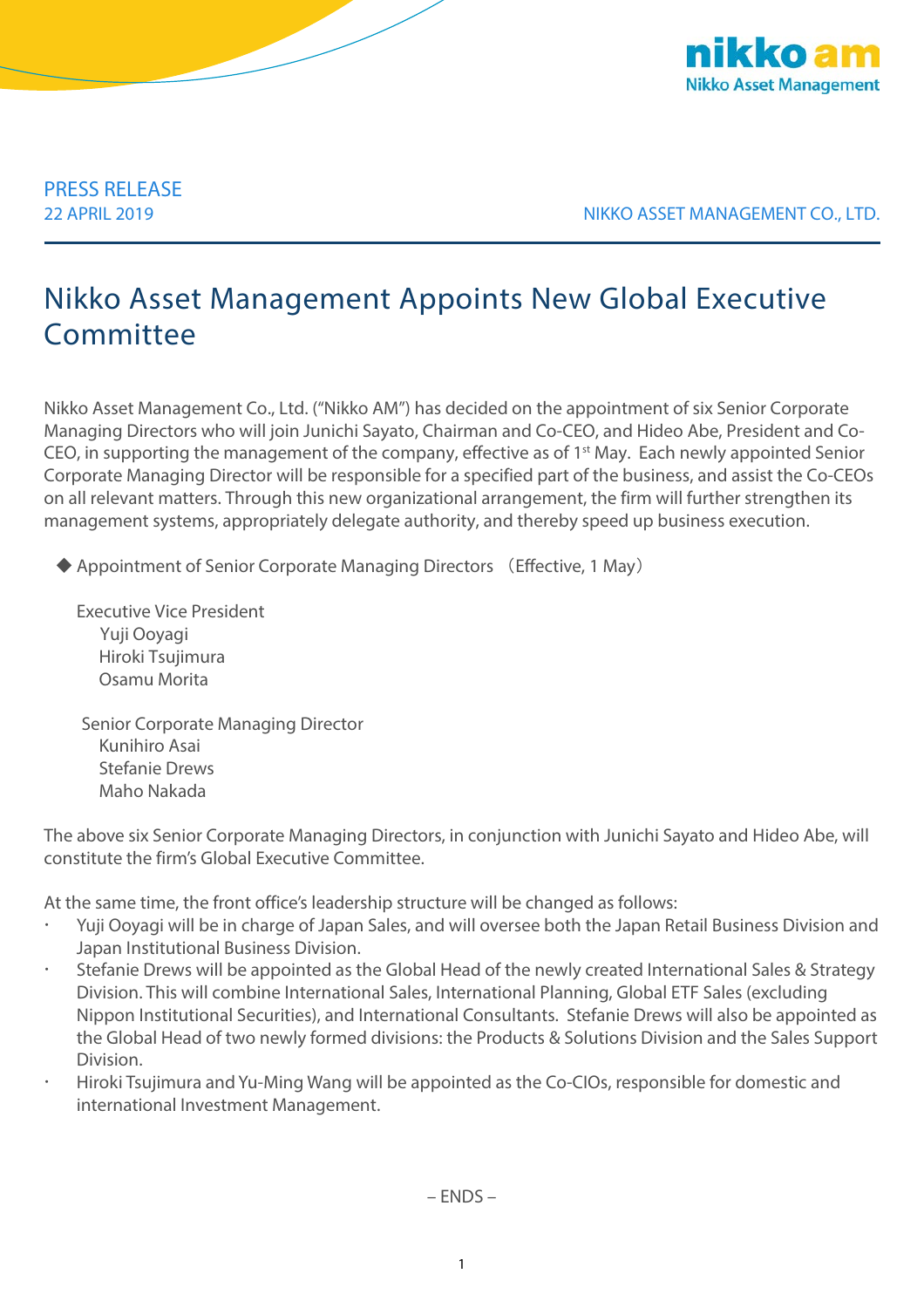

## About Nikko Asset Management

With US\$202 billion\* under management, Nikko Asset Management is one of Asia's largest asset managers, providing highconviction, active fund management across a range of Equity, Fixed Income, Multi-Asset and Alternative strategies. In addition, its complementary range of passive strategies covers more than 20 indices and includes some of Asia's largest exchange-traded funds (ETFs).

Headquartered in Asia since 1959, the firm represents nearly 200<sup>\*\*</sup> investment professionals and over 30 nationalities across 11 countries. More than 300 banks, brokers, financial advisors and life insurance companies around the world distribute the company's products.

The investment teams benefit from a unique global perspective complemented by the firm's historic Asian DNA, striving to deliver consistent excellence in performance. The firm also prides itself on its progressive solution-driven approach, which has led to many innovative funds launched for its clients.

For more information about Nikko Asset Management and to access its investment insights, please visit the firm's [homepage.](http://en.nikkoam.com/)

\* Consolidated assets under management and sub-advisory of Nikko Asset Management and its subsidiaries as of 31 December 2018.

\*\* As of 31 December 2018, including employees of Nikko Asset Management and its subsidiaries.

## Important Information

This document is prepared by Nikko Asset Management Co., Ltd. and/or its affiliates (**Nikko AM**) and is for distribution only under such circumstances as may be permitted by applicable laws. This document does not constitute investment advice or a personal recommendation and it does not consider in any way the suitability or appropriateness of the subject matter for the individual circumstances of any recipient. This document is for information purposes only and is not intended to be an offer, or a solicitation of an offer, to buy or sell any investments or participate in any trading strategy. Moreover, the information in this material will not affect Nikko AM's investment strategy in any way. The information and opinions in this document have been derived from or reached from sources believed in good faith to be reliable but have not been independently verified. Nikko AM makes no guarantee, representation or warranty, express or implied, and accepts no responsibility or liability for the accuracy or completeness of this document. No reliance should be placed on any assumptions, forecasts, projections, estimates or prospects contained within this document. This document should not be regarded by recipients as a substitute for the exercise of their own judgment. Opinions stated in this document may change without notice.

In any investment, past performance is neither an indication nor guarantee of future performance and a loss of capital may occur. Estimates of future performance are based on assumptions that may not be realised. Investors should be able to withstand the loss of any principal investment. The mention of individual stocks, sectors, regions or countries within this document does not imply a recommendation to buy or sell.

Nikko AM accepts no liability whatsoever for any loss or damage of any kind arising out of the use of all or any part of this document, provided that nothing herein excludes or restricts any liability of Nikko AM under applicable regulatory rules or requirements. All information contained in this document is solely for the attention and use of the intended recipients. Any use beyond that intended by Nikko

AM is strictly prohibited. **Japan:** The information contained in this document pertaining specifically to the investment products is not directed at persons in Japan nor is it intended for distribution to persons in Japan. Registration Number: Director of the Kanto Local Finance Bureau (Financial Instruments firms) No. 368 Member Associations: The Investment Trusts Association, Japan/Japan Investment Advisers Association/Japan Securities Dealers Association.

**United Kingdom and rest of Europe:** This document constitutes a financial promotion for the purposes of the Financial Services and Markets Act 2000 (as amended) (FSMA) and the rules of the Financial Conduct Authority (the FCA) in the United Kingdom (the FCA Rules). This document is communicated by Nikko Asset Management Europe Ltd, which is authorised and regulated in the United Kingdom by the FCA (122084). It is directed only at (a) investment professionals falling within article 19 of the Financial Services and Markets Act 2000 (Financial Promotions) Order 2005, (as amended) (the Order) (b) certain high net worth entities within the meaning of article 49 of the Order and (c) persons to whom this document may otherwise lawfully be communicated (all such persons being referred to as relevant persons) and is only available to such persons and any investment activity to which it relates will only be engaged in with such persons.

**United States:** This document is for information purposes only and is not intended to be an offer, or a solicitation of an offer, to buy or sell any investments. This document should not be regarded as investment advice. This document may not be duplicated, quoted, discussed or otherwise shared without prior consent. Any offering or distribution of a Fund in the United States may only be conducted via a licensed and registered broker-dealer or a duly qualified entity. Nikko Asset Management Americas, Inc. is a United States Registered Investment Adviser. **Singapore:** This document is for information only with no consideration given to the specific investment objective, financial situation and particular needs of any specific person. You should seek advice from a financial adviser before making any investment. In the event that you